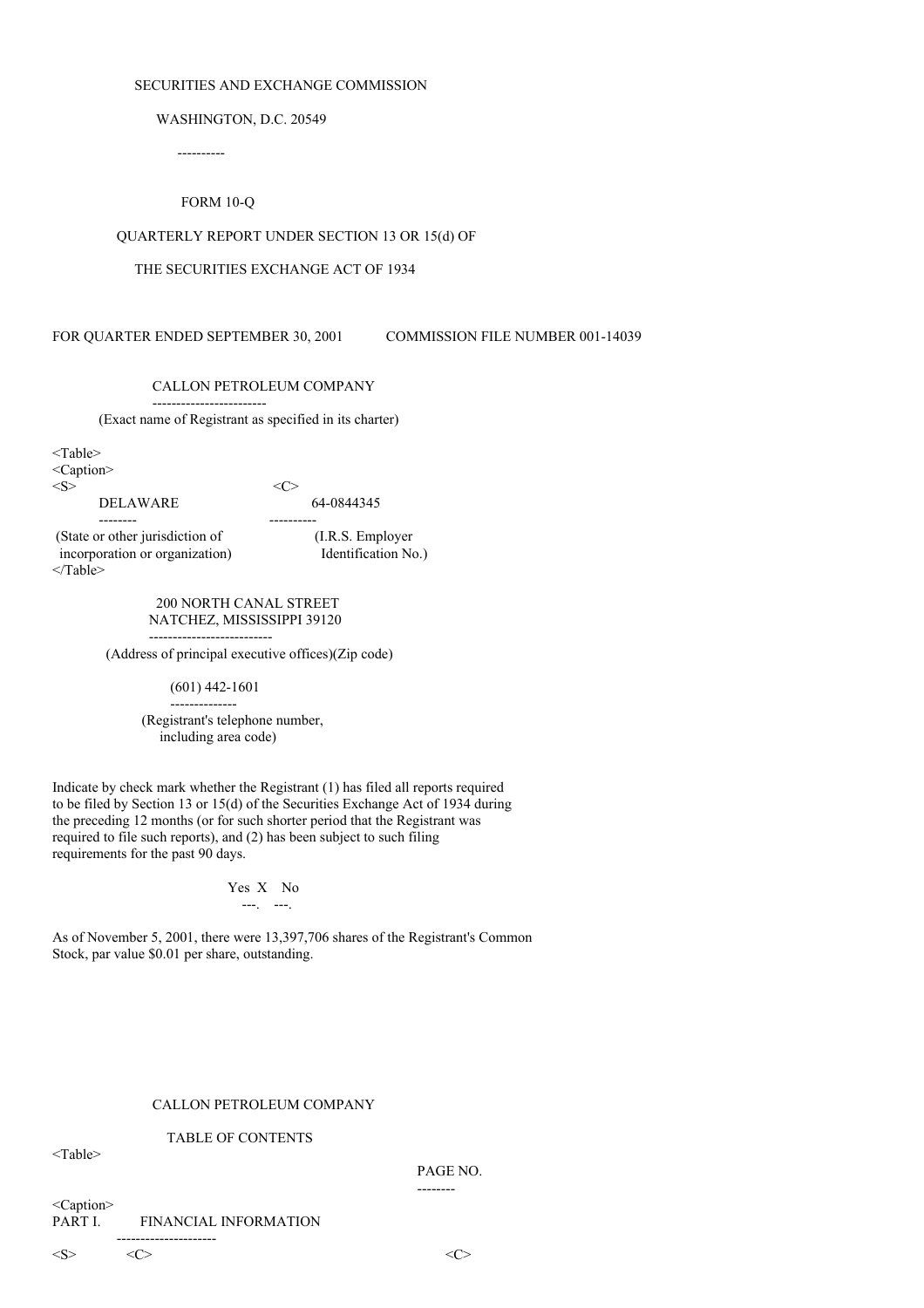|          | Consolidated Balance Sheets as of September 30, 2001<br>and December 31, 2000                                                                    | 3 |    |    |
|----------|--------------------------------------------------------------------------------------------------------------------------------------------------|---|----|----|
|          | Consolidated Statements of Operations for Each of the<br>Three and Nine Months in the Periods Ended September 30, 2001<br>and September 30, 2000 | 4 |    |    |
|          | Consolidated Statements of Cash Flows for Each of the<br>Nine Months in the Periods Ended September 30, 2001 and<br>September 30, 2000           | 5 |    |    |
|          | Notes to Consolidated Financial Statements                                                                                                       |   | 6  |    |
|          | Management's Discussion and Analysis of<br>Financial Condition and Results of Operations                                                         |   | 9  |    |
|          | Quantitative and Qualitative Disclosures about Market Risk                                                                                       |   |    | 15 |
| PART II. | <b>OTHER INFORMATION</b><br>----------------                                                                                                     |   | 16 |    |

2

## CALLON PETROLEUM COMPANY CONSOLIDATED BALANCE SHEETS (IN THOUSANDS, EXCEPT SHARE DATA)

<Table> <Caption>

|                                                                                | SEPTEMBER 30, DECEMBER 31,<br>2001 2000                    |
|--------------------------------------------------------------------------------|------------------------------------------------------------|
| <b>ASSETS</b>                                                                  | (UNAUDITED)                                                |
| ------<br><s></s>                                                              | $\langle$ C><br>$\langle$ C>                               |
| Current assets:                                                                |                                                            |
| Cash and cash equivalents                                                      | $$6,883$ $$11,876$                                         |
| Accounts receivable                                                            | 6,723 9,244                                                |
| Advance to operators                                                           |                                                            |
| Derivative asset-current portion                                               | $-$ 1,131<br>8,458 $-$                                     |
| Other current assets                                                           | 172 207                                                    |
|                                                                                |                                                            |
| Total current assets                                                           | 22,236 22,458                                              |
| Oil and gas properties, full cost accounting method:                           |                                                            |
| <b>Evaluated properties</b>                                                    | 672,554 589,549                                            |
| Less accumulated depreciation, depletion and amortization (393,115) (378,589)  |                                                            |
|                                                                                |                                                            |
| Unevaluated properties excluded from amortization                              | 279,439 210,960<br>44,579 47,653                           |
|                                                                                |                                                            |
| Total oil and gas properties                                                   | 324,018 258,613                                            |
| Pipeline and other facilities                                                  | -------------                                              |
| Other property and equipment, net                                              | $5,448$ $5,537$<br>2,509 $1,790$                           |
| Deferred tax asset                                                             | $-8,573$                                                   |
| Long-term gas balancing receivable                                             | 567 643                                                    |
| Other assets, net                                                              | 5,372 3,955                                                |
|                                                                                | ------------         ------------                          |
| Total assets                                                                   | $$360,150$ $$301,569$<br>_________________________________ |
| LIABILITIES AND STOCKHOLDERS' EQUITY                                           |                                                            |
| -----------------------------------                                            |                                                            |
| Current liabilities:                                                           |                                                            |
| Accounts payable and accrued liabilities<br>Undistributed oil and gas revenues | $$17,603$ $$17,842$<br>1,343 1,411                         |
| Accrued net profits payable                                                    | 1,798 2,146                                                |
| Senior subordinated notes due 2002                                             | $36,000$ --                                                |
|                                                                                | ------------         ------------                          |
| Total current liabilities                                                      | 56,744 21,399                                              |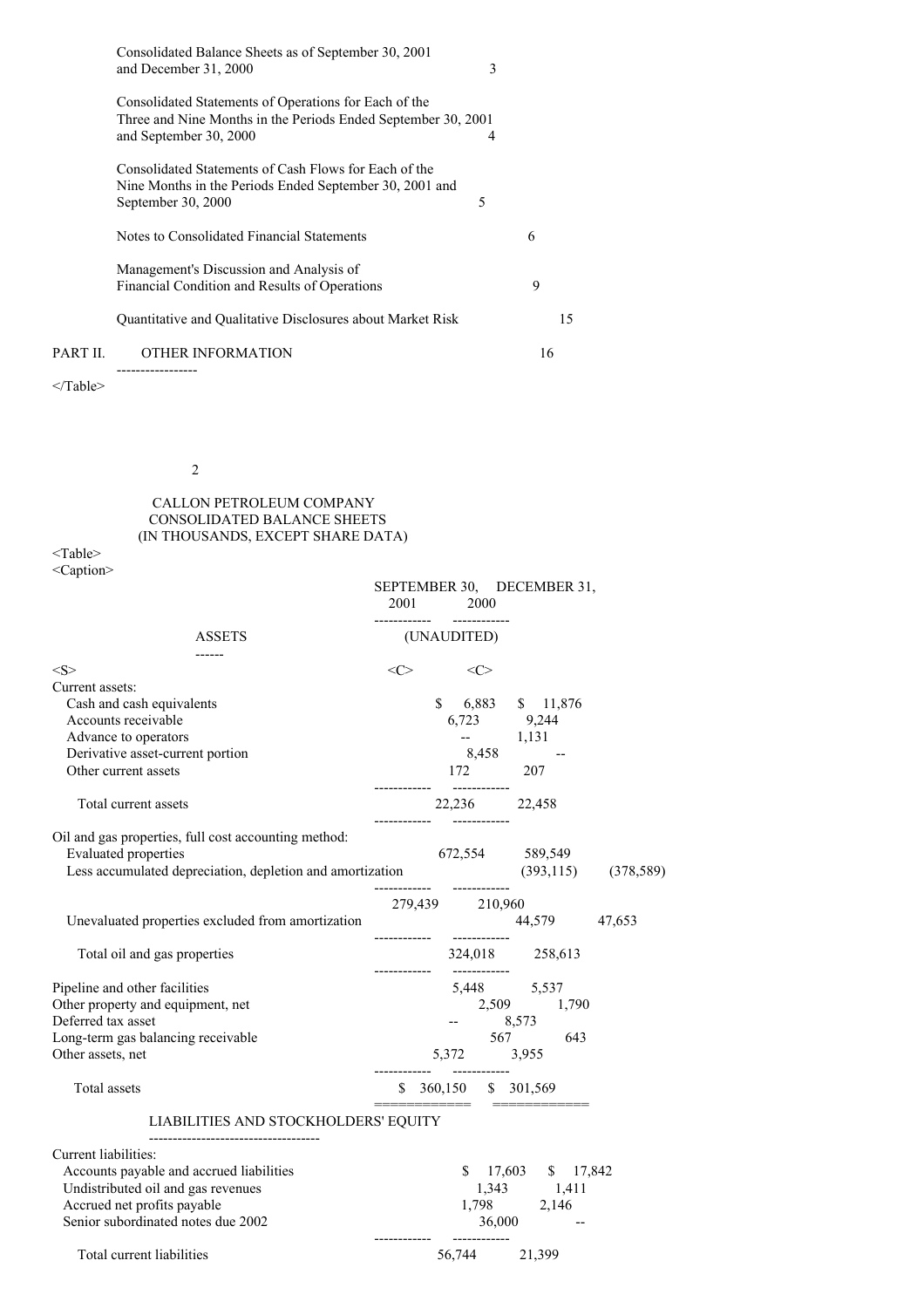| Accounts payable and accrued liabilities to be refinanced                         |                 | 6,155                 |                          |   |
|-----------------------------------------------------------------------------------|-----------------|-----------------------|--------------------------|---|
| Long-term debt                                                                    | 137,702 134,000 |                       |                          |   |
| Deferred revenue on sale of production payment interest                           |                 | 3,623                 | 7,236                    |   |
| Deferred tax liability                                                            | 325             |                       |                          |   |
| Accrued retirement benefits                                                       |                 | 140 1,886             |                          |   |
| Long-term gas balancing payable                                                   | 1,042           |                       | 720                      |   |
|                                                                                   |                 |                       |                          |   |
| <b>Total liabilities</b>                                                          | 205,731 165,241 |                       |                          |   |
|                                                                                   |                 |                       |                          |   |
| Stockholders' equity:                                                             |                 |                       |                          |   |
| Preferred stock, \$0.01 par value, 2,500,000 shares authorized; 600,861 shares of |                 |                       | 6                        | 6 |
| Convertible Exchangeable Preferred Stock, Series A, issued and outstanding with   |                 |                       |                          |   |
| a liquidation preference of \$15,021,525                                          |                 |                       |                          |   |
| Common stock, \$0.01 par value, 20,000,000 shares authorized; 13,387,067 and      |                 |                       |                          |   |
| 13,327,675 outstanding at September 30, 2001 and at December 31, 2000,            |                 |                       |                          |   |
| respectively                                                                      | 134             | 133                   |                          |   |
| Treasury stock (99,078 shares at cost)                                            |                 | $(1,183)$ $(1,183)$   |                          |   |
| Capital in excess of par value                                                    |                 | 153,747 151,223       |                          |   |
| Other comprehensive income                                                        |                 | 6,634                 | $\overline{\phantom{a}}$ |   |
| Retained earnings (deficit)                                                       |                 | $(4,919)$ $(13,851)$  |                          |   |
|                                                                                   |                 |                       |                          |   |
| Total stockholders' equity                                                        |                 | 154,419 136,328       |                          |   |
|                                                                                   |                 |                       |                          |   |
| Total liabilities and stockholders' equity                                        |                 | \$ 360,150 \$ 301,569 |                          |   |
|                                                                                   |                 | ==========            |                          |   |

The accompanying notes are an integral part of these financial statements.

3 CALLON PETROLEUM COMPANY CONSOLIDATED STATEMENTS OF OPERATIONS (UNAUDITED) (IN THOUSANDS, EXCEPT PER SHARE AMOUNTS)

<Table>

<Caption>

|                                                                                                                                                                 |                                                                            |  |  | THREE MONTHS ENDED                | SEPTEMBER 30, SEPTEMBER 30,                                                                                   | NINE MONTHS ENDED |  |  |
|-----------------------------------------------------------------------------------------------------------------------------------------------------------------|----------------------------------------------------------------------------|--|--|-----------------------------------|---------------------------------------------------------------------------------------------------------------|-------------------|--|--|
|                                                                                                                                                                 | $2001 \qquad \quad 2000 \qquad \quad 2001 \qquad \quad 2000$<br>---------- |  |  |                                   |                                                                                                               |                   |  |  |
| < S >                                                                                                                                                           |                                                                            |  |  |                                   | $\langle C \rangle$ $\langle C \rangle$ $\langle C \rangle$ $\langle C \rangle$                               |                   |  |  |
| Revenues:                                                                                                                                                       |                                                                            |  |  |                                   |                                                                                                               |                   |  |  |
| Oil and gas sales                                                                                                                                               |                                                                            |  |  |                                   | \$12,404 \$15,960 \$49,647 \$39,720                                                                           |                   |  |  |
| Interest and other                                                                                                                                              |                                                                            |  |  | __________  __________  _________ | 311 462 1,592 1,536                                                                                           |                   |  |  |
| Total revenues                                                                                                                                                  |                                                                            |  |  |                                   | 12,715 16,422 51,239 41,256                                                                                   |                   |  |  |
| Costs and expenses:<br>Lease operating expenses<br>Depreciation, depletion and amortization 4,722 4,568 14,773 12,885<br>General and administrative<br>Interest |                                                                            |  |  |                                   | 3,238 2,295 8,963 6,449<br>843 992 3,545 2,964<br>3,508 2,103 8,742 5,949<br>----------  ---------  --------- |                   |  |  |
| Total costs and expenses                                                                                                                                        |                                                                            |  |  |                                   | 12,311 9,958 36,023 28,247                                                                                    |                   |  |  |
| Income from operations                                                                                                                                          |                                                                            |  |  |                                   | 404 6,464 15,216 13,009                                                                                       |                   |  |  |
| Income tax expense                                                                                                                                              |                                                                            |  |  | ----------         ----------     | 142 2,197 5,326 4,423                                                                                         |                   |  |  |
| Net income                                                                                                                                                      |                                                                            |  |  |                                   | 262 4,267 9,890 8,586                                                                                         |                   |  |  |
| Preferred stock dividends                                                                                                                                       |                                                                            |  |  | -----------                       | 320 553 958 1,658                                                                                             |                   |  |  |
| Net income (loss) available to common shares \$ (58) \, \$ 3,714 \, \$ 8,932 \, \$ 6,928                                                                        |                                                                            |  |  |                                   |                                                                                                               |                   |  |  |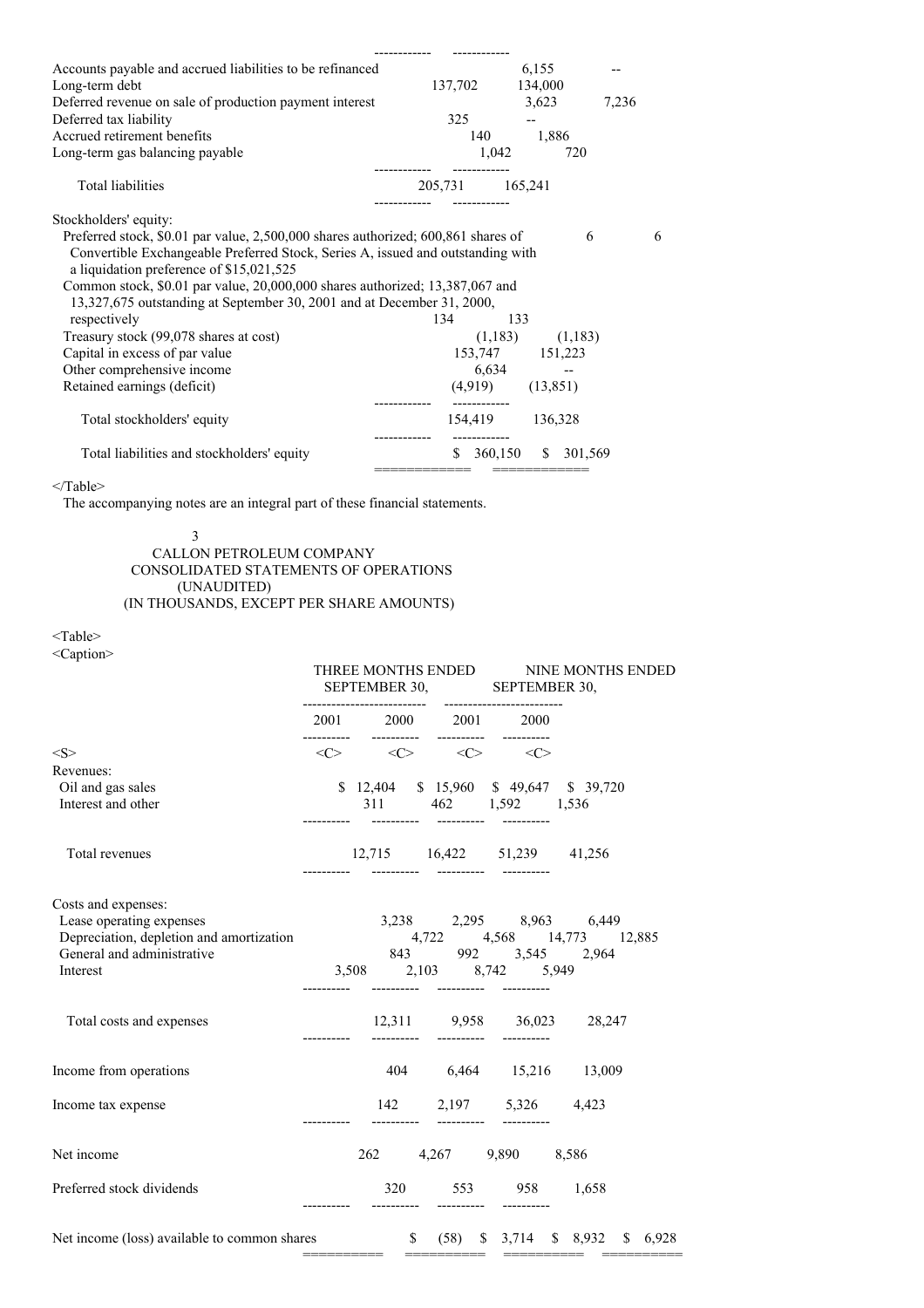| Net income (loss) per common share:<br><b>Basic</b>                                                        | \$. | 0.00<br>_______                                 | <sup>S</sup> | _____________        |  | $0.30 \quad $0.67$                          | \$  | 0.57                     |  |
|------------------------------------------------------------------------------------------------------------|-----|-------------------------------------------------|--------------|----------------------|--|---------------------------------------------|-----|--------------------------|--|
| Diluted                                                                                                    | S.  | $0.00^{\circ}$<br>_______                       |              |                      |  | $\frac{\text{S}}{\text{S}}$ 0.29 \ \ \ 0.67 | -SS | - 0.56                   |  |
| Shares used in computing net income (loss) per common share:<br><b>Basic</b><br>13.284<br>12.228<br>13.265 |     |                                                 |              |                      |  |                                             |     |                          |  |
|                                                                                                            |     | __________                                      |              | __________           |  |                                             |     | 12.185                   |  |
| Diluted                                                                                                    |     | 13,407<br>_________<br>________________________ |              | 14,968<br>__________ |  | 13.412                                      |     | 12,476<br>______________ |  |

The accompanying notes are an integral part of these financial statements.

4

## CALLON PETROLEUM COMPANY CONSOLIDATED STATEMENTS OF CASH FLOWS (UNAUDITED) (IN THOUSANDS)

<Table>

<Caption>

|                                                                                                                | NINE MONTHS ENDED<br>SEPTEMBER 30,<br>     |                       |         |         |
|----------------------------------------------------------------------------------------------------------------|--------------------------------------------|-----------------------|---------|---------|
|                                                                                                                | 2001 2000                                  |                       |         |         |
| <s></s>                                                                                                        | $\langle$ $\rangle$<br>$\langle C \rangle$ |                       |         |         |
| Cash flows from operating activities:                                                                          |                                            |                       |         |         |
| Net income<br>Adjustments to reconcile net income to cash provided by operating<br>activities:                 | \$<br>9,890                                | \$<br>8,586           |         |         |
| Depreciation, depletion and amortization                                                                       |                                            | 15,232 13,207         |         |         |
| Amortization of deferred costs                                                                                 | 1,610                                      |                       | 704     |         |
| Amortization of deferred production payment revenue                                                            |                                            |                       | (3,613) | (3,626) |
| Deferred income tax expense                                                                                    |                                            | 5,326                 | 4,423   |         |
| Noncash charge related to compensation plans                                                                   |                                            | 714                   |         | 907     |
| Changes in current assets and liabilities:                                                                     |                                            |                       |         |         |
| Accounts receivable                                                                                            |                                            | 2,521 (2,985)         |         |         |
| Advance to operators                                                                                           | 1,131                                      |                       |         |         |
| Other current assets                                                                                           |                                            | 35 (368)              |         |         |
| Current liabilities                                                                                            | $(655)$ $(1,527)$                          |                       |         |         |
| Change in gas balancing receivable                                                                             |                                            | 76                    | (161)   |         |
| Change in gas balancing payable                                                                                |                                            | 322                   | - 6     |         |
| Change in other long-term liabilities                                                                          |                                            | $(1,746)$ $(166)$     |         |         |
| Change in other assets, net                                                                                    |                                            | $(957)$ $(271)$       |         |         |
| Cash provided (used) by operating activities                                                                   |                                            | 29,886                |         | 18,729  |
| Cash flows from investing activities:                                                                          |                                            |                       |         |         |
| Capital expenditures                                                                                           | $(85,254)$ $(68,531)$                      |                       |         |         |
| Cash proceeds from sale of mineral interests                                                                   |                                            | 1,195                 |         | 821     |
|                                                                                                                |                                            |                       |         |         |
| Cash provided (used) by investing activities                                                                   |                                            | $(84,059)$ $(67,710)$ |         |         |
| Cash flows from financing activities:<br>Increase in accounts payable and accrued liabilities to be refinanced |                                            |                       | 6,155   |         |
| Payment on debt                                                                                                | (39,000)                                   |                       |         |         |
| Increase in debt                                                                                               | 85,000 26,000                              |                       |         |         |
| Debt issuance cost                                                                                             | (2,375)                                    | $\sim$                |         |         |
| Equity issued related to employee stock plans                                                                  |                                            | 358                   |         | 236     |
| Cash dividends on preferred stock                                                                              |                                            | $(958)$ $(1,658)$     |         |         |
| Cash provided (used) by financing activities                                                                   |                                            | 49,180                |         | 24,578  |
|                                                                                                                |                                            |                       |         |         |

# Net increase (decrease) in cash and cash equivalents (4,993) (24,403)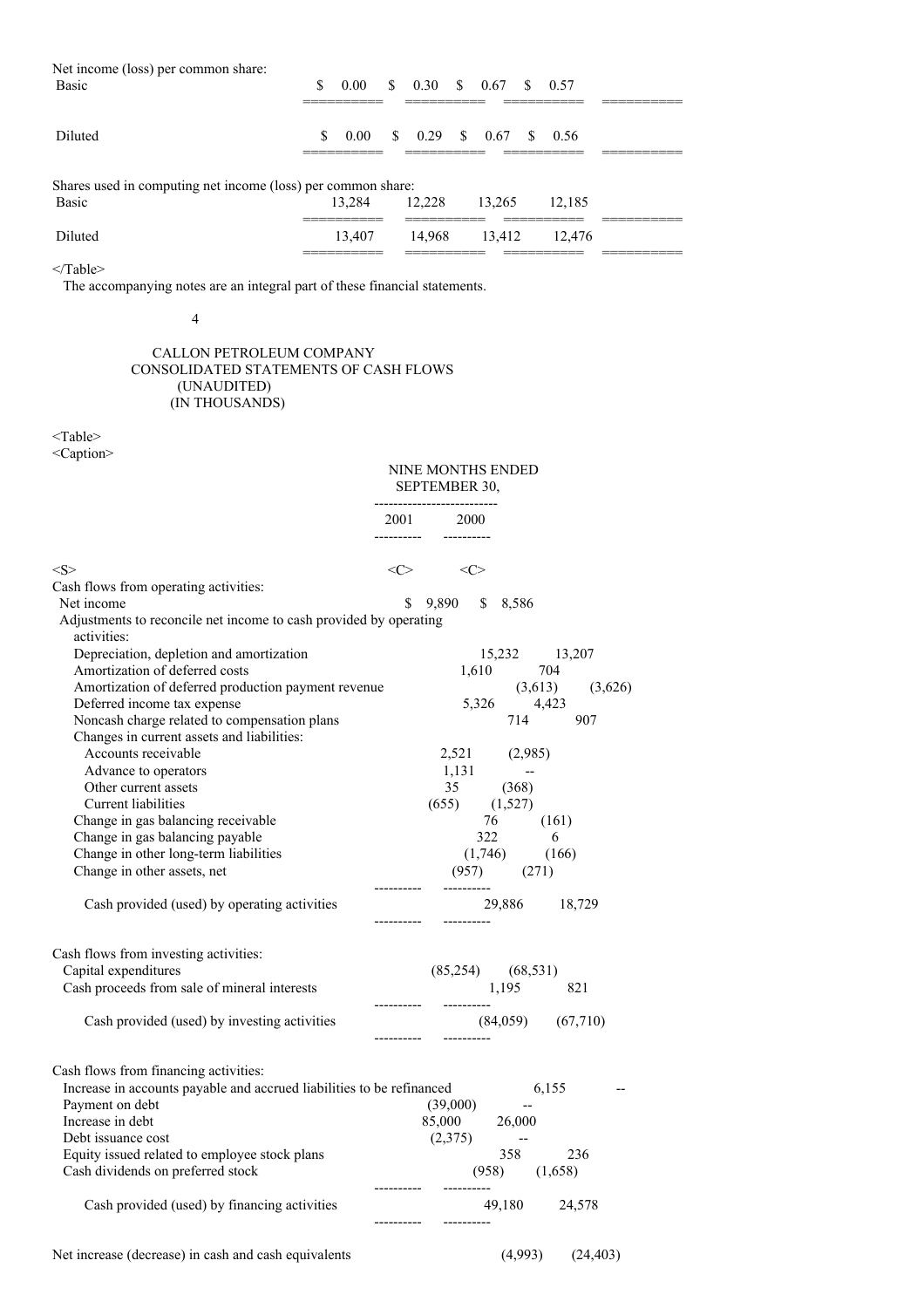| Cash and cash equivalents:   |          |           |
|------------------------------|----------|-----------|
| Balance, beginning of period | 11.876   | 34.671    |
|                              |          |           |
| Balance, end of period       | \$ 6.883 | \$ 10.268 |
|                              |          |           |

The accompanying notes are an integral part of these financial statements.

5

### CALLON PETROLEUM COMPANY NOTES TO CONSOLIDATED FINANCIAL STATEMENTS SEPTEMBER 30, 2001

## 1. BASIS OF PRESENTATION

The financial information presented as of any date other than December 31, has been prepared from the books of Callon Petroleum Company (The "Company") and records without audit. Financial information as of December 31, has been derived from the audited financial statements of the Company, but does not include all disclosures required by generally accepted accounting principles. In the opinion of management, all adjustments, consisting only of normal recurring adjustments, necessary for the fair presentation of the financial information for the period indicated, have been included. For further information regarding the Company's accounting policies, refer to the Consolidated Financial Statements and related notes for the year ended December 31, 2000 included in the Company's Annual Report on Form 10-K dated March 30, 2001.

Effective January 1, 2001, the Company adopted Statement of Accounting Standards No. 133, Accounting for Derivative Instruments and Hedging Activities, as amended ("SFAS 133"). SFAS 133 establishes accounting and reporting standards requiring that derivative instruments, including certain derivative instruments embedded in other contracts, be recorded in the balance sheet as either an asset or a liability measured at its fair value. Changes in the value of derivatives that qualify as cash flow hedges, to the extent effective, are reported in other comprehensive income, a component of stockholders' equity, until realized. See Note 3.

In July 2001, the Financial Accounting Standards Board approved Statement of Accounting Standards No. 143, Asset Retirement Obligations ("SFAS 143"). SFAS 143 will require that the fair value of abandonment obligations be reflected as a liability, resulting in a corresponding increase to the historical cost of the related assets and potentially an adjustment for the cumulative effect of a change in accounting principle. This standard is required to be adopted by the Company beginning no later than January 1, 2003. The Company has not yet determined timing or the impact of the adoption of SFAS 143.

### 2. PER SHARE AMOUNTS

Basic earnings per common share were computed by dividing net income by the weighted average number of shares of common stock outstanding during the quarter. Diluted earnings or loss per common share were determined on a weighted average basis using common shares issued and outstanding adjusted for the effect of stock options and warrants considered common stock equivalents computed using the treasury stock method and the effect of the convertible preferred stock (if dilutive). The earnings per share computation for the quarter ended September 30, 2000 includes the conversion of preferred stock in the computation of diluted income per share because the preferred stock was dilutive. The conversion of the preferred stock was not included in the calculation for the nine months ended September 30, 2000 and for the three and the nine months ended September 30, 2001 due to the preferred stock's antidilutive effect on diluted income or loss per share.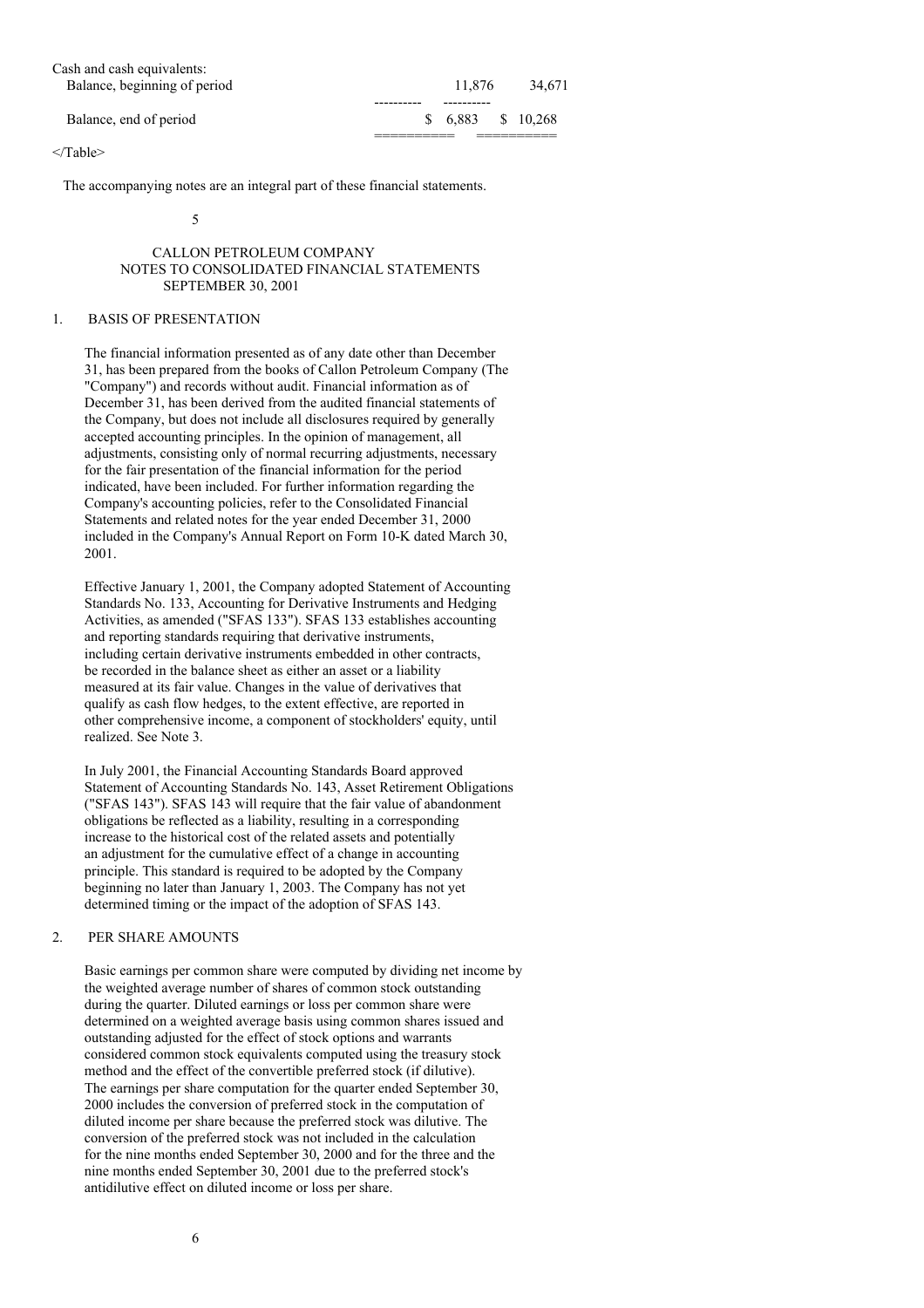A reconciliation of the basic and diluted earnings per share computation is as follows (in thousands, except per share amounts):

#### <Table>

<Caption>

|                                                                           |         |      | THREE MONTHS ENDED<br>SEPTEMBER 30, |     |                     | NINE MONTHS ENDED<br>SEPTEMBER 30, |               |            |        |  |
|---------------------------------------------------------------------------|---------|------|-------------------------------------|-----|---------------------|------------------------------------|---------------|------------|--------|--|
|                                                                           | 2001    |      | 2000                                |     | 2001                | 2000                               |               |            |        |  |
| <s></s>                                                                   | <c></c> |      | $<\!\!C\!\!>$                       |     | $<\infty$           |                                    | $<\infty$     |            |        |  |
| (a) Net income available                                                  |         |      |                                     |     |                     |                                    |               |            |        |  |
| for common stock                                                          |         | \$   | (58)                                | S.  | 3,714               | \$8,932                            | <sup>\$</sup> | 6,928      |        |  |
| Preferred dividends assuming<br>conversion of preferred stock             |         |      |                                     |     |                     |                                    |               |            |        |  |
| (if dilutive)                                                             | \$      |      | S.                                  | 553 | <sup>\$</sup>       | £.                                 |               |            |        |  |
| (b) Income available for common stock<br>assuming conversion of preferred |         |      |                                     |     |                     |                                    |               |            |        |  |
| stock (if dilutive)                                                       | \$      | (58) |                                     |     | $$4,267$ $$8,932$   |                                    | \$ 6,928      |            |        |  |
| (c) Weighted average shares outstanding                                   |         |      |                                     |     | 13,284 12,228       |                                    |               | 13,265     | 12,185 |  |
| Dilutive impact of stock options                                          |         |      |                                     |     | 414                 | 106                                |               | 291        |        |  |
| Dilutive impact of warrants                                               |         |      | 123                                 |     |                     | 41                                 |               |            |        |  |
| Convertible preferred stock                                               |         |      |                                     |     |                     |                                    |               |            |        |  |
| (if dilutive)                                                             |         |      | 2,326                               |     |                     |                                    |               |            |        |  |
| (d) Total diluted shares                                                  |         |      | 13,407                              |     | 14,968              | 13,412                             |               | 12,476     |        |  |
| Stock options excluded due to                                             |         |      |                                     |     |                     |                                    |               |            |        |  |
| antidilutive impact                                                       |         |      | 2,303                               |     | 40                  | 713                                |               | 40         |        |  |
| Basic income per share $(a/c)$                                            |         | S.   | $0.00\,$                            |     | $\frac{\ }{5}$ 0.30 | \$                                 | 0.67          | \$<br>0.57 |        |  |
| Diluted income per share $(b/d)$                                          |         | S    | 0.00                                |     | \$<br>0.29          | \$                                 | 0.67          | \$<br>0.56 |        |  |
| $<$ Table $>$                                                             |         |      |                                     |     |                     |                                    |               |            |        |  |

## 3. DERIVATIVES

The Company uses derivative financial instruments to manage oil and gas price risks. Settlements of gains and losses on commodity price swap contracts are generally based upon the difference between the contract price or prices specified in the derivative instrument and a NYMEX price and are reported as a component of oil and gas revenues. Approximately \$351,000 related to these financial instruments was recognized as additional oil and gas revenue in the first nine months of 2001 and \$2.8 million was recognized as a reduction of oil and gas revenue in the first nine months of 2000.

These 2001 contracts, in effect at September 30, 2001, are for gas volumes of 400,000 Mcf for the month of October 2001 at a ceiling price of \$5.50 and floor price of \$4.44. The Company had no open crude oil contracts at September 30, 2001.

The Company also has natural gas collar contracts, in effect, for January 2002 through December 2002. These agreements are for average gas volumes of approximately 600,000 Mcf per month with a weighted average ceiling price of \$6.09 and floor price of \$4.11.

As discussed in Note 1, the Company adopted SFAS 133 effective January 1, 2001. The cumulative effect of the accounting change, net of tax, recorded as other comprehensive loss was

7

\$3.8 million. In the first nine months of 2001, this amount was offset by an increase in the fair value of derivatives recorded as other comprehensive income, net of tax, of \$10.4 million. Recorded in the balance sheet is a \$10.2 million derivative asset representing the fair market value of the derivative financial instruments at September 30, 2001, of which approximately \$8.5 million is classified as a current asset.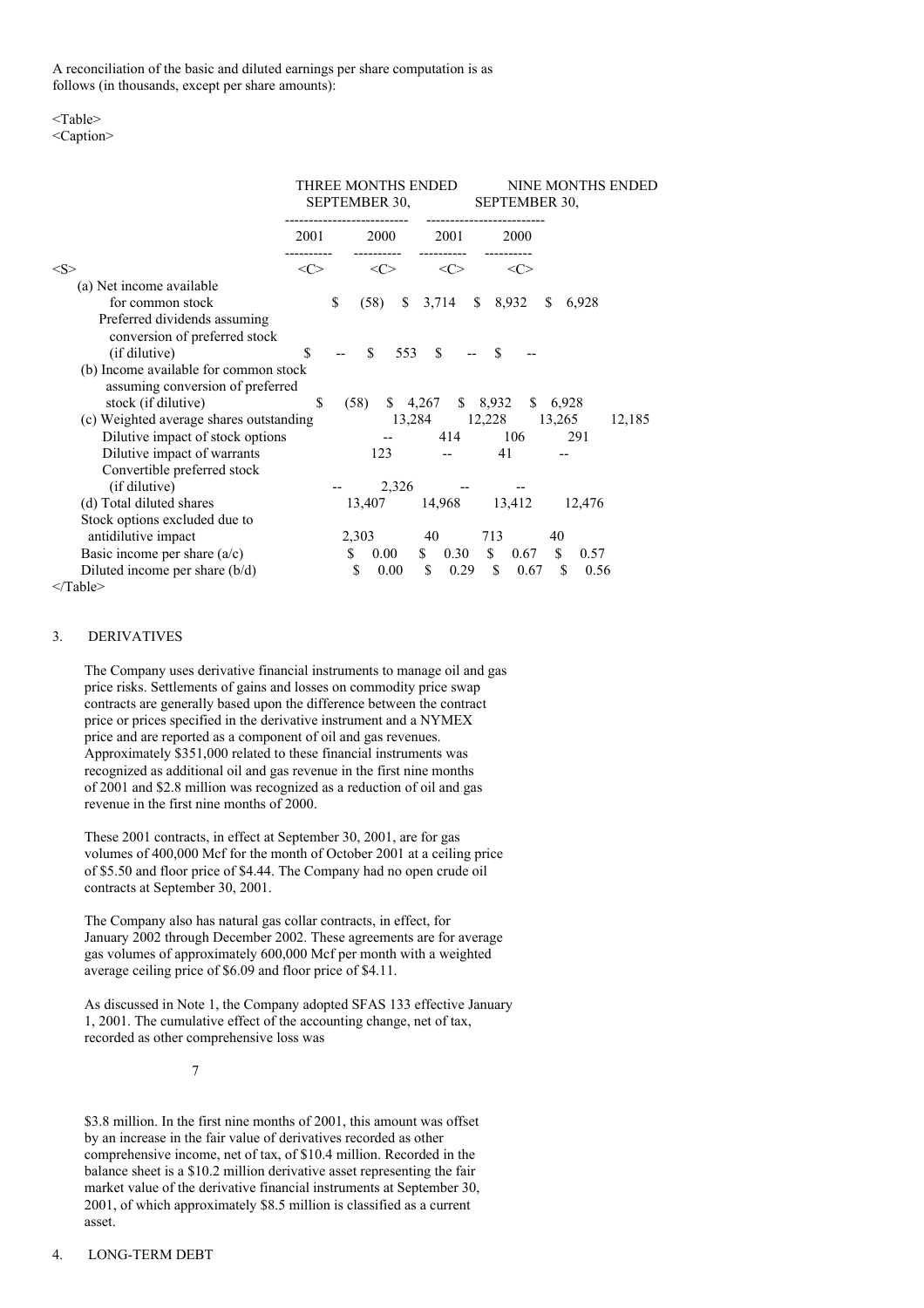In July 2001, the Company entered into a \$95 million multiple advance term loan with a private lender. The Company issued \$45 million of 12% senior notes upon closing of the loan and will issue the remaining \$50 million of senior notes prior to June 30, 2002. Under the terms of the agreement Callon also issued warrants to purchase, at a nominal exercise price, 265,210 shares of its common stock and conveyed an overriding royalty interest equal to 2% of the Company's net interest in four existing deepwater discoveries. The warrants and the overriding royalty interest will be earned by the lender based on the ratio of the amount of the loan proceeds advanced to the total loan facility amount. The senior notes will mature March 31, 2005 and contain restrictions on certain types of future indebtedness.

The 10.125% Senior Subordinated Notes due September 15, 2002 have been classified as a current liability.

### 5. COMPREHENSIVE INCOME

The first nine months of 2000 did not include any items of other comprehensive income. A recap of the Company's 2001 comprehensive income is shown below (in thousands):

#### <Table>

<Caption>

|                                                                                             | THREE MONTHS ENDED<br><b>SEPTEMBER 30, 2001</b><br>--------- |       |     |        | NINE MONTHS ENDED<br>SEPTEMBER 30, 2001 |          |  |  |  |
|---------------------------------------------------------------------------------------------|--------------------------------------------------------------|-------|-----|--------|-----------------------------------------|----------|--|--|--|
| $<\leq>$                                                                                    | <( ``                                                        |       |     |        | <( '>                                   |          |  |  |  |
| Net Income (loss)                                                                           |                                                              | \$    | 262 |        | S.                                      | 9,890    |  |  |  |
| Other comprehensive income (loss):                                                          |                                                              |       |     |        |                                         |          |  |  |  |
| Cumulative effect of change in<br>accounting principle<br>Change in unrealized derivatives' | S                                                            |       |     |        | \$ (3,764)                              |          |  |  |  |
| fair value                                                                                  | 2.048                                                        |       |     | 10,398 |                                         |          |  |  |  |
|                                                                                             |                                                              |       |     |        |                                         |          |  |  |  |
|                                                                                             |                                                              | 2,048 |     |        | 6,634                                   |          |  |  |  |
|                                                                                             |                                                              |       |     |        |                                         |          |  |  |  |
| <b>Total Comprehensive Income</b>                                                           |                                                              |       |     | 2,310  |                                         | \$16,524 |  |  |  |
|                                                                                             |                                                              |       |     |        |                                         |          |  |  |  |

</Table>

8

## MANAGEMENT'S DISCUSSION AND ANALYSIS OF FINANCIAL CONDITION AND RESULTS OF OPERATIONS

### FORWARD-LOOKING STATEMENTS

This report includes "forward-looking statements" within the meaning of Section 27A of the Securities Act of 1933 and Section 21E of the Securities Exchange Act of 1934. All statements other than statements of historical facts included in this report, including statements regarding the Company's financial position, adequacy of resources, estimated reserve quantities, business strategies, plans, objectives and expectations for future operations and covenant compliance, are forward-looking statements. The Company can give no assurances that the assumptions upon which such forward-looking statements are based will prove to have been correct. Important factors that could cause actual results to differ materially from the Company's expectations ("Cautionary Statements") are disclosed below, in the section "Risk Factors" included in the Company's Form 10-K, elsewhere in this report and from time to time in other filings made by the Company with the Securities and Exchange Commission. All subsequent written and oral forward-looking statements attributable to the Company or persons acting on its behalf are expressly qualified by the Cautionary Statements.

### **GENERAL**

The Company's revenues, profitability, future growth and the carrying value of its oil and gas properties are substantially dependent on prevailing prices of oil and gas and its ability to find, develop and acquire additional oil and gas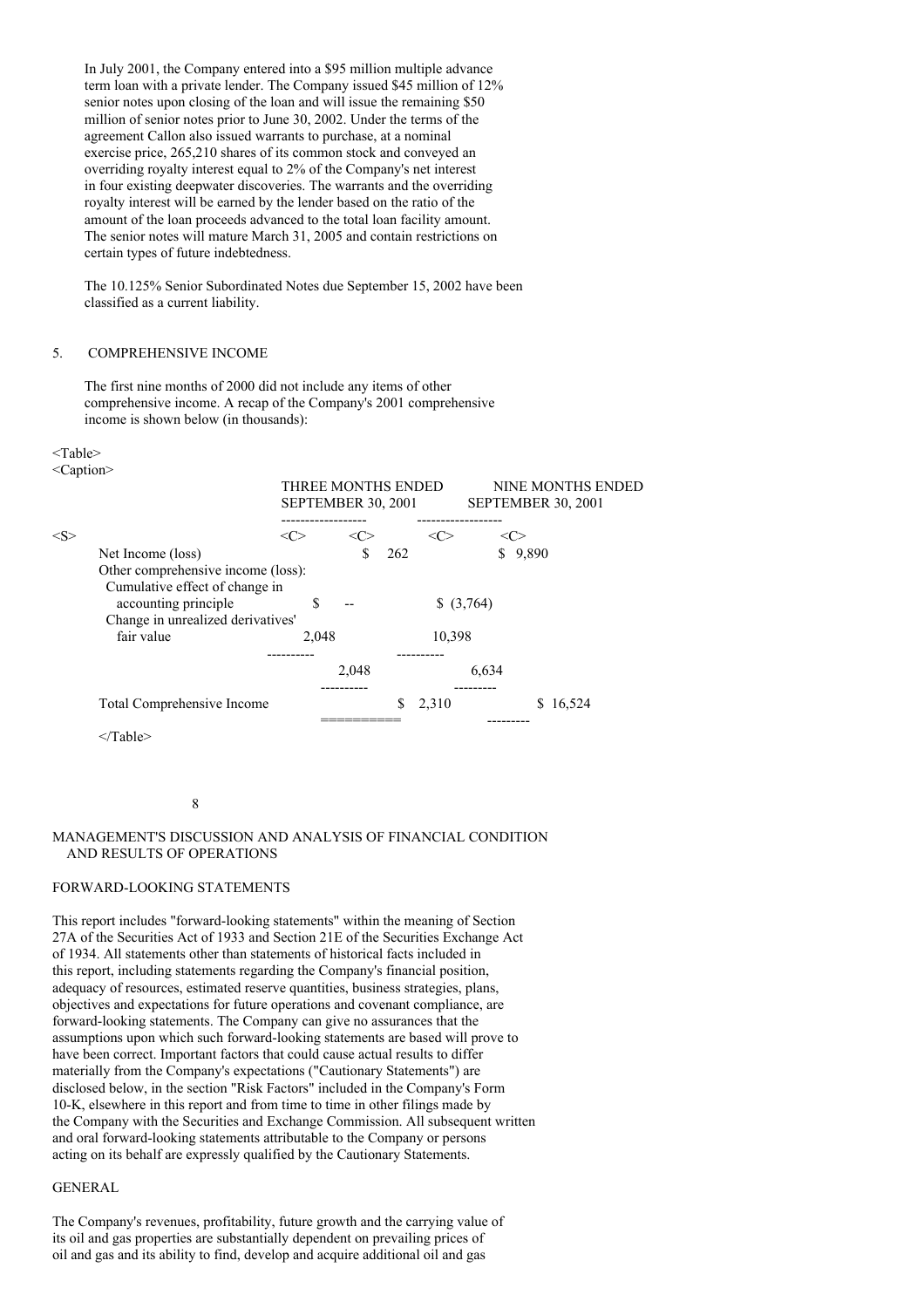reserves that are economically recoverable. The Company's ability to maintain or increase its borrowing capacity and to obtain additional capital on attractive terms is also influenced by oil and gas prices. Prices for oil and gas are subject to large fluctuations in response to relatively minor changes in the supply of and demand for oil and gas, market uncertainty and a variety of additional factors beyond the control of the Company. These factors include weather conditions in the United States, the condition of the United States economy, the actions of the Organization of Petroleum Exporting Countries, governmental regulations, political stability in the Middle East and elsewhere, the foreign supply of oil and gas, the price of foreign imports and the availability of alternate fuel sources. Any substantial and extended decline in the price of oil or gas would have an adverse effect on the Company's carrying value of its proved reserves, borrowing capacity, revenues, profitability and cash flows from operations. The Company uses derivative financial instruments for price protection purposes on a limited amount of its future production but, does not use derivative financial instruments for trading purposes.

The following discussion is intended to assist in an understanding of the Company's historical financial positions and results of operations. The Company's historical financial statements and notes thereto included elsewhere in this quarterly report contains detailed information that should be referred to in conjunction with the following discussion.

## LIQUIDITY AND CAPITAL RESOURCES

The Company's primary sources of capital are its cash flows from operations, borrowings from financial institutions and the sale of debt and equity securities. Net cash and cash equivalents during the nine months ended September 30, 2001 decreased by \$5.0 million and net cash flows from operations before working capital changes totaled \$32.8 million. Net capital expenditures from the cash flow statement for the period

9

totaled \$84.1 million. These funds were primarily expended in exploration, drilling and completion of oil and gas properties.

At September 30, 2001, the Company had working capital of \$1.5 million, excluding current maturities of long-term debt.

In May 2001, the Company initiated a combination of offerings of equity and senior notes to investors with proceeds to be used to call certain of the Company's subordinated debt, repay borrowings under its senior secured credit facility and to finance capital expenditures. Subsequently, the Company withdrew its offer to sell the senior notes and the equity sale was terminated. Approximately \$358,000 of costs associated with the withdrawn offering were expensed during the second quarter.

In early July of 2001, the Company closed a \$95 million multiple advance term loan with a private lender. The Company drew \$45 million on July 3, 2001 and paid down its revolving Credit Facility. The Company plans to draw the remaining \$50 million as capital expenditures (primarily on the deepwater Medusa construction and completion project) are incurred. Under the terms of the agreement, Callon also issued warrants for the purchase, at a nominal exercise price, of 265,210 shares of its common stock to the lender and conveyed an overriding royalty interest equal to 2% of the company's net interest in four of its deepwater discoveries. The warrants and the overriding royalty interest will be earned by the lender based on the ratio of the amount of the loan proceeds advanced to the total loan facility amount. All amounts under the loan must be drawn before June 30, 2002. This senior debt will mature March 31, 2005 and contains restrictions on certain types of future indebtedness and dividends on common stock.

The proceeds from this financing, when combined with cash flow and current availability under the senior secured credit facility, is anticipated to fund our capital budgets for the balance of this year, and into next year. This would include completion of the Medusa deepwater discovery, currently scheduled to begin production in the fourth quarter of 2002. It also includes ongoing delineation and development drilling programs at three additional deepwater discoveries, and an ongoing exploration program in both the shelf and deepwater regions of the Gulf of Mexico. However, additional capital requirements may result from greater than anticipated success rates from the Company's ongoing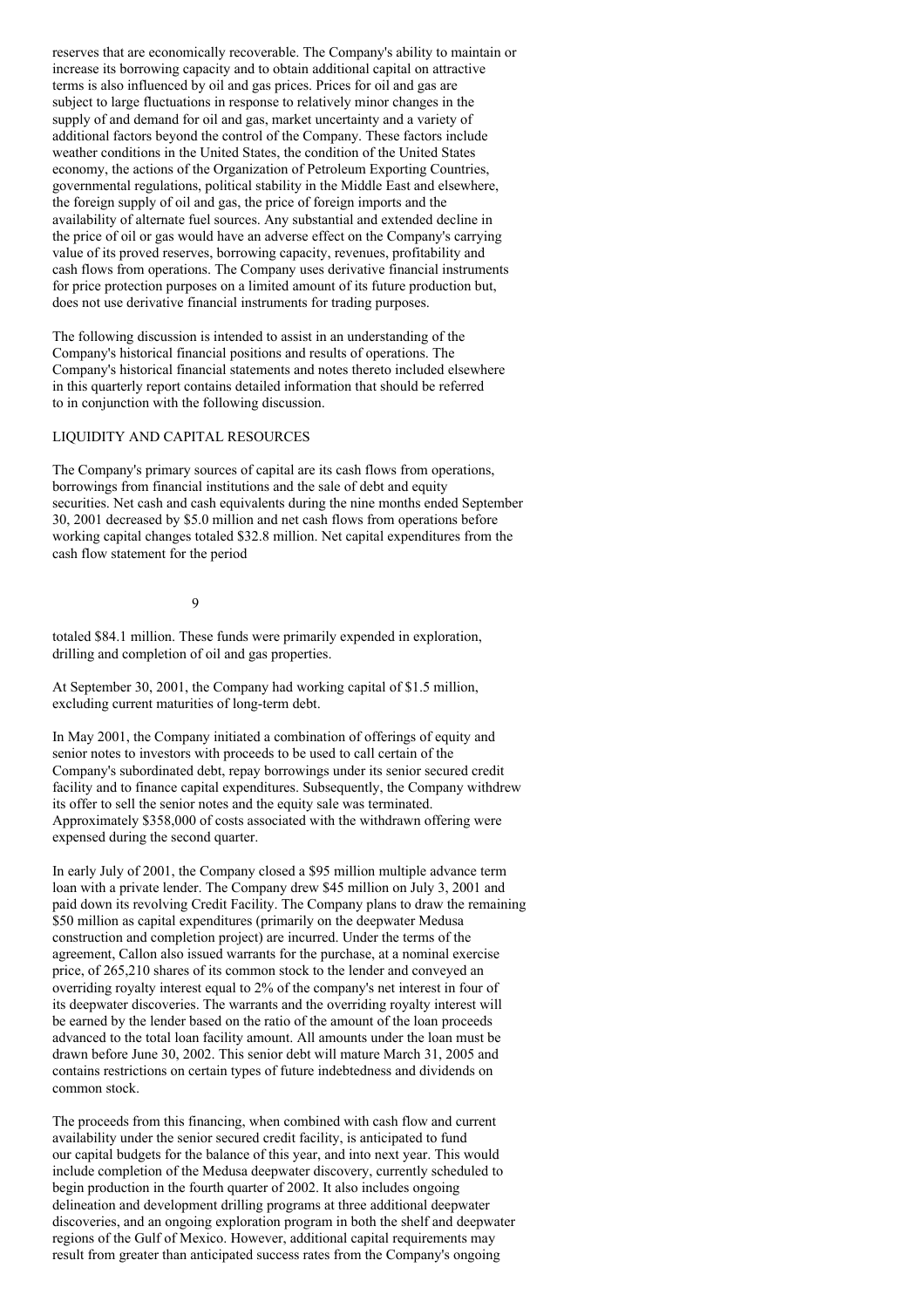shelf and deepwater exploration programs and the refinancing of our senior subordinated notes due 2002. The Company is currently evaluating options on refinancing the senior subordinated notes due 2002.

## CAPITAL EXPENDITURES

Capital expenditures for exploration and development costs related to oil and gas properties totaled approximately \$84 million in the first nine months of 2001. The Company incurred approximately \$55 million in the Gulf of Mexico Shelf area. The Gulf of Mexico Deepwater area expenditures and other capitalized costs accounted for the remainder of the total capital expended. The Company had one unsuccessful deepwater exploration project in the first nine months of 2001 and incurred \$13.2 million for additional development costs for production facilities at the Company's Medusa discovery. Interest and general and administrative costs allocable directly to exploration and development projects were approximately \$9.4 million for the first nine months of 2001.

For the remainder of the year, the Company will continue evaluating property acquisitions and drilling opportunities. The Company has budgeted up to \$31 million in capital expenditures for the remainder of

10

2001. The major portion of the capital expenditure budget will be used to drill development and exploratory wells to increase total proved reserves and increase production for the Company. The capital budget includes \$13 million of additional development costs for production facilities at the Company's Medusa discovery.

## RESULTS OF OPERATIONS

The following table sets forth certain unaudited operating information with respect to the Company's oil and gas operations for the periods indicated.

#### <Table>

<Caption>

|                                                                      | THREE MONTHS ENDED<br>SEPTEMBER 30,<br>---------------------- |                           |      |                    |      |                   | <b>NINE MONTHS ENDED</b><br>SEPTEMBER 30,<br>------------------------- |                    |        |      |
|----------------------------------------------------------------------|---------------------------------------------------------------|---------------------------|------|--------------------|------|-------------------|------------------------------------------------------------------------|--------------------|--------|------|
|                                                                      | 2001                                                          |                           | 2000 |                    | 2001 |                   | <b>2000</b>                                                            |                    |        |      |
| < S >                                                                |                                                               | -----------<br><<><br><<> |      |                    | <<>  |                   | <<>                                                                    |                    |        |      |
| Production volumes: (b)                                              |                                                               |                           |      |                    |      |                   |                                                                        |                    |        |      |
| Oil (MBbls)                                                          |                                                               | 76                        |      | 56                 |      | 196               | 186                                                                    |                    |        |      |
| Gas (MMcf)                                                           |                                                               |                           |      | 3,258 3,950 10,238 |      |                   |                                                                        | 10,956             |        |      |
| Total production (MMcfe)                                             |                                                               |                           |      | 3,713              |      | 4,285 11,414      |                                                                        |                    | 12,072 |      |
| Average daily production (MMcfe)                                     |                                                               |                           |      | 40.4               |      | 46.6              | 41.8                                                                   |                    | 44.1   |      |
| Average sales price: $(a)(b)$                                        |                                                               |                           |      |                    |      |                   |                                                                        |                    |        |      |
| Oil (Bbls)                                                           | S.                                                            | 24.28                     |      | $\frac{\$}{29.37}$ |      | \$25.04           |                                                                        | $\frac{\$}{27.42}$ |        |      |
| Gas (Mcf)                                                            |                                                               | 3.38                      |      | 3.63               |      | 4.41              | 3.16                                                                   |                    |        |      |
| Total (Mcfe)                                                         |                                                               | 3.46                      |      | 3.72               |      | 4.39              | 3.29                                                                   |                    |        |      |
| Average costs (per Mcfe):                                            |                                                               |                           |      |                    |      |                   |                                                                        |                    |        |      |
| Lease operating (excluding severance taxes)                          |                                                               |                           | \$.  | 0.74               |      | $\frac{\$}{0.49}$ | S.                                                                     | 0.66               | \$.    | 0.48 |
| Severance taxes                                                      |                                                               | 0.13                      |      | 0.05               |      | 0.12              |                                                                        | 0.06               |        |      |
| Depletion                                                            |                                                               | 1.25                      |      | 1.05               |      | 1.27              | 1.05                                                                   |                    |        |      |
| General and administrative (net of management fees)<br>$\leq$ Table> |                                                               |                           |      |                    | 0.23 | 0.23              |                                                                        | 0.31               |        | 0.25 |

(a) Includes hedging gains and losses.

(b) Includes volumes of 587 MMcf for both three month periods ended September 30, 2001 and 2000 and 1,740 MMcf and 1,747 MMcf for the nine month periods ended September 30, 2001 and 2000, respectively, at an average price of \$2.08 per Mcf associated with a volumetric production payment.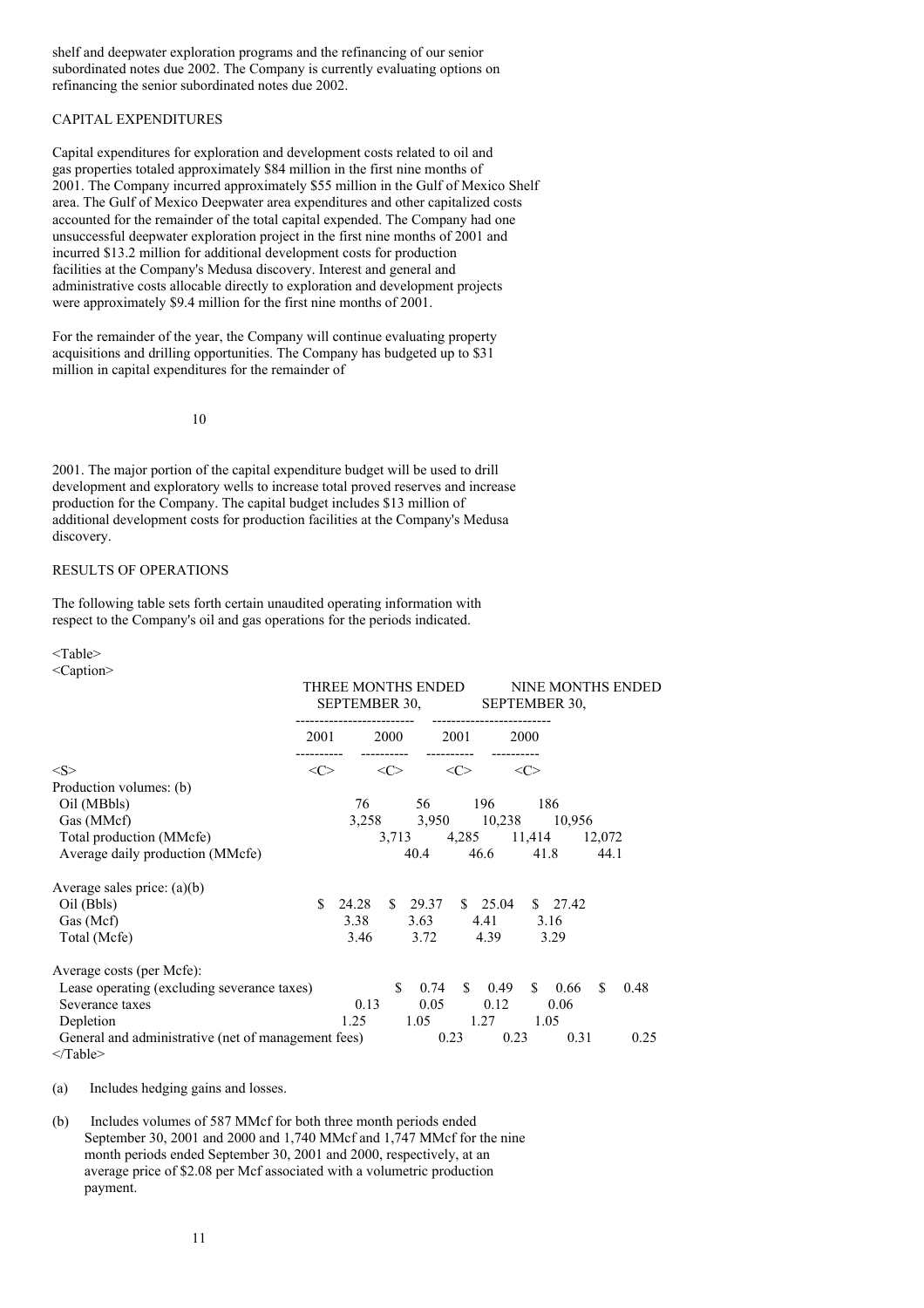## COMPARISON OF RESULTS OF OPERATIONS FOR THE THREE MONTHS ENDED SEPTEMBER 30, 2001 AND THE THREE MONTHS ENDED SEPTEMBER 30, 2000.

Oil and Gas Production and Revenues

Total oil and gas revenues decreased 23% from \$16.0 million in the third quarter of 2000 to \$12.4 million in the third quarter of 2001. Both oil and gas prices declined when compared to the same period in 2000. Total production for the third quarter of 2001 decreased by  $13\%$  versus the third quarter of 2000.

Gas production during the third quarter of 2001 totaled 3.3 billion cubic feet and generated \$11.0 million in revenues compared to 4.0 billion cubic feet and \$14.3 million in revenues during the same period in 2000. The average sales price for the third quarter of 2001 averaged \$3.38 per thousand cubic feet compared to \$3.63 per thousand cubic feet at this time last year. The Company's third quarter gas production decreased when compared to the same quarter last year as a result of production declines at East Cameron 275 and South Marsh Island 261, offset by increases in production at Mobile Block 864 and Chandeleur Block 40. The production declines at East Cameron 275 and South Marsh Island 261 were normal and expected as the 2000 rates were indicative of higher initial production. Mobile Block 864 Area increased production due to a well stimulation program as well as additions to production through exploratory and developmental drilling on the property.

Oil production during the third quarter of 2001 totaled 76,000 barrels and generated \$1.8 million in revenues compared to 56,000 barrels and \$1.6 million in revenues for the same period in 2000. Average oil prices received in the third quarter of 2001 were \$24.28 compared to \$29.37 in 2000. The increase in production was primarily due to an increase in oil production at Main Pass 36 and the addition of oil production at South Marsh Island 261.

### Lease Operating Expenses

Lease operating expenses, including severance taxes, for the three-month period ending September 30, 2001 were \$3.2 million compared to \$2.3 million for the same period in 2000. The increase was attributable to higher operating costs at South Marsh Island 261 and at Mobile Block 864. Also, production declines related to older properties that have relatively fixed operating costs contributed to the higher per Mcf costs with lower production levels for those properties in the three months ended September 30, 2001.

Depreciation, Depletion and Amortization

Depreciation, depletion and amortization for the three months ending September 30, 2001 and 2000 were \$4.7 million and \$4.6 million, respectively. This increase is primarily due to a higher average rate in the third quarter of 2001 reflecting an increase in capitalized cost.

12

## General and Administrative

General and administrative expense decreased \$149,000 for the three months ended September 30, 2001 as compared to the three months ended September 30, 2000. This decrease was due primarily to an increase in direct costs capitalized associated with development of the Company's deepwater discoveries.

## Interest Expense

Interest expense increased from \$2.1 million during the three months ended September 30, 2000 to \$3.5 million during the three months ended September 30, 2001. This is a result of an increase in the Company's long-term debt as well as higher interest rates associated with additional debt incurred in 2001.

COMPARISON OF RESULTS OF OPERATIONS FOR THE NINE MONTHS ENDED SEPTEMBER 30, 2001 AND THE NINE MONTHS ENDED SEPTEMBER 30, 2000.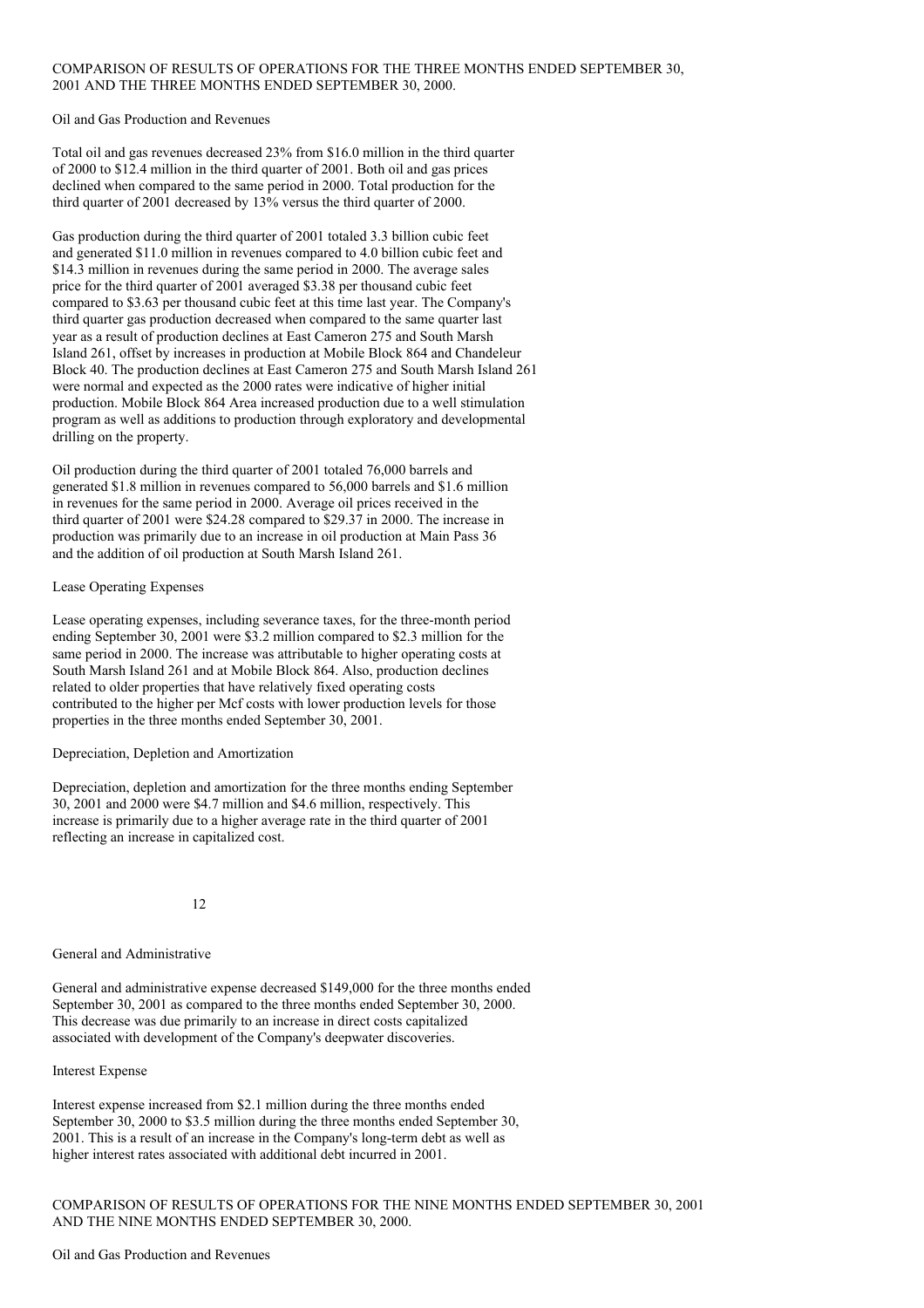Total oil and gas revenues increased 25% from \$39.7 million in the first nine months of 2000 to \$49.6 million in the first nine months of 2001. Gas prices were higher while oil prices declined when compared to the same period in 2000. Total production for the first nine months of 2001 decreased by 5% versus the first nine months of 2000.

Gas production during the first nine months of 2001 totaled 10.2 billion cubic feet and generated \$45.1 million in revenues compared to 11.0 billion cubic feet and \$34.8 million in revenues during the same period in 2000. The average sales price for the first nine months of 2001 averaged \$4.41 per thousand cubic feet compared to \$3.16 per thousand cubic feet at this time last year. The Company's gas production decreased when compared to the same period last year as a result of expected and normal declines in maturing properties along with increased production in the Mobile Block 864 Area due to a well stimulation program as well as additions to production through exploratory and developmental drilling on the property.

Oil production during the first nine months of 2001 totaled 196,000 barrels and generated \$4.9 million in revenues compared to 186,000 barrels and \$5.1 million in revenues for the same period in 2000. Average oil prices received in the first nine months of 2001 were \$25.04 compared to \$27.42 in 2000. The increase in production was primarily due to an increase in oil production at Main Pass 36 and the addition of oil production at South Marsh Island 261.

### Lease Operating Expenses

Lease operating expenses, including severance taxes, for the nine month period ending September 30, 2001 were \$9.0 million compared to \$6.4 million for the same period in 2000. The increase was due primarily to South Marsh Island 261 initial production beginning in May 2000, whereas 2001 incurred a full nine months of lease operating expenses and higher operating expenses associated with increased production at Mobile Block 864. Also, production declines related to older properties that have relatively fixed operating costs contributed to the higher per Mcf costs with lower production levels for those properties in the nine months ended September 30, 2001.

#### 13

## Depreciation, Depletion and Amortization

Depreciation, depletion and amortization for the nine months ending September 30, 2001 and 2000 were \$14.8 million and \$12.9 million, respectively. This increase is primarily due to a higher average rate in the first nine months of 2001 reflecting an increase in capitalized costs.

## General and Administrative

General and administrative expense increased to \$3.5 million for the nine months ended September 30, 2001 as compared to \$3.0 million for the nine months ended September 30, 2000. This increase was due primarily to expenses incurred in the second quarter of 2001 related to the Company's withdrawn debt and equity offering.

#### Interest Expense

Interest expense increased from \$5.9 million during the nine months ended September 30, 2000 to \$8.7 million during the nine months ended September 30, 2001. This is a result of an increase in the Company's long-term debt and higher interest rate associated with additional debt incurred in 2001.

## 14

## QUANTITATIVE AND QUALITATIVE DISCLOSURES ABOUT MARKET RISK

The Company's revenues are derived from the sale of its crude oil and natural gas production. In recent months, the prices for oil and gas have decreased; however, they remain extremely volatile and sometimes experience large fluctuations as a result of relatively small changes in supplies, weather conditions, economic conditions and government actions. The Company enters into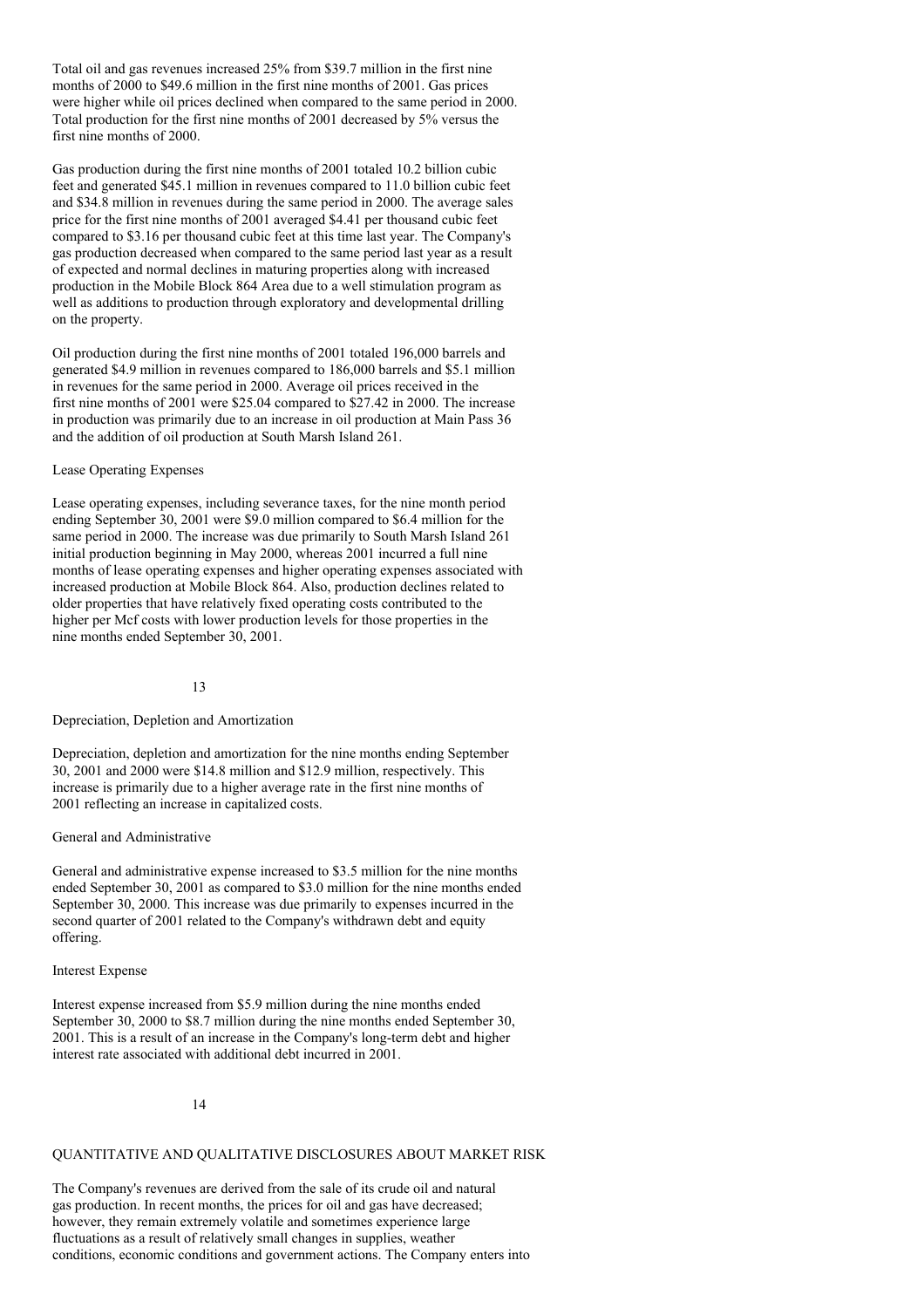derivative financial instruments to hedge oil and gas price risks for the production volumes to which the hedge relates. The derivatives reduce the Company's exposure on the hedged volumes to decreases in commodity prices and limit the benefit the Company might otherwise have received from any increases in commodity prices on the hedged volumes.

The Company also enters into price "collars" to reduce the risk of changes in oil and gas prices. Under these arrangements, no payments are due by either party so long as the market price is above the floor price set in the collar and below the ceiling. If the price falls below the floor, the counter-party to the collar pays the difference to the Company and if the price is above the ceiling, the counter-party receives the difference from the Company. The Company enters into these various agreements to reduce the effects of volatile oil and gas prices and does not enter into hedge transactions for speculative purposes. See Note 3 to the Consolidated Financial Statements for a description of the Company's hedged position at September 30, 2001. There have been no significant changes in market risks faced by the Company since the end of 2000.

#### 15

## CALLON PETROLEUM COMPANY

## PART II. OTHER INFORMATION

## ITEM 6. EXHIBITS AND REPORTS ON FORM 8-K

(a.) Exhibits

- -----------------------------------------

- 2. Plan of acquisition, reorganization, arrangement, liquidation or succession\*
- 3. Articles of Incorporation and By-Laws
	- 3.1 Certificate of Incorporation of the Company, as amended (incorporated by reference from Exhibit 3.1 of the Company's Registration Statement on Form S-4, filed August 4, 1994, Reg. No. 33-82408)
	- 3.2 Certificate of Merger of Callon Consolidated Partners, L. P. with and into the Company dated September 16, 1994 (incorporated by reference from Exhibit 3.2 of the Company's Annual Report on Form 10-K for the period ended December 31, 1994, File No. 000-25192)
	- 3.3 Bylaws of the Company (incorporated by reference from Exhibit 3.2 of the Company's Registration Statement on Form S-4, filed August 4, 1994, Reg. No. 33-82408)
- 4. Instruments defining the rights of security holders, including indentures
	- 4.1 Specimen stock certificate (incorporated by reference from Exhibit 4.1 of the Company's Registration Statement on Form S-4, filed August 4, 1994, Reg. No. 33-82408)
	- 4.2 Specimen Preferred Stock Certificate (incorporated by reference from Exhibit 4.2 of the Company's Registration Statement on Form S-1, Reg. No. 33-96700)
	- 4.3 Designation for Convertible Exchangeable Preferred Stock, Series A (incorporated by reference from Exhibit 4.3 of the Company's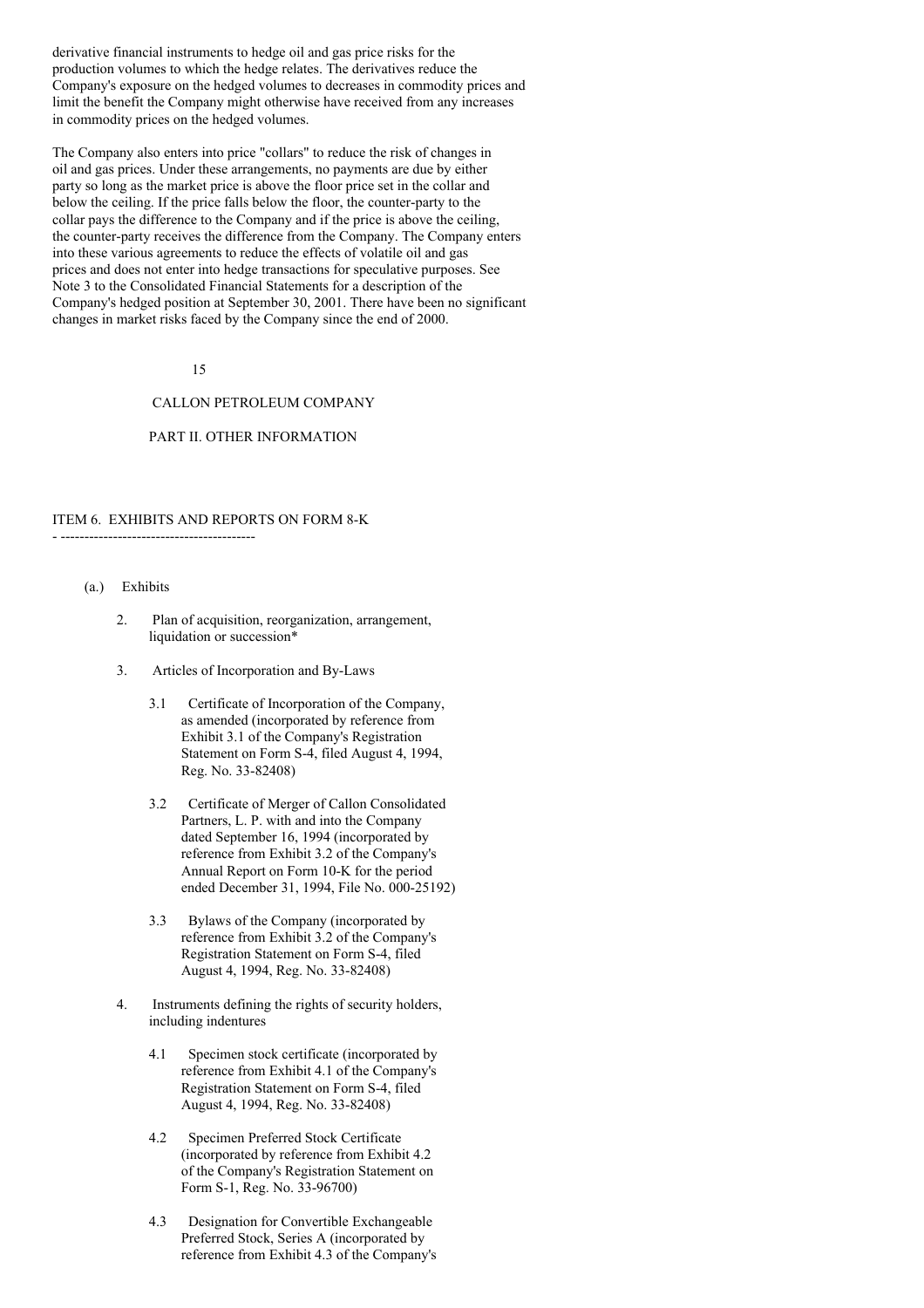Registration Statement on Form S-1/A, filed November 13, 1995, Reg. No. 33-96700)

16

- 4.4 Indenture for Convertible Debentures (incorporated by reference from Exhibit 4.4 of the Company's Registration Statement on Form S-1, filed November 13, 1995, Reg. No. 33-96700)
- 4.5 Certificate of Correction on Designation of Series A Preferred Stock (incorporated by reference from Exhibit 4.4 of the Company's Registration Statement on Form S-1, filed November 22, 1996, Reg. No. 333-15501)
- 4.6 Indenture for the Company's 10.125% Senior Subordinated Notes due 2002 dated as of July 31, 1997 (incorporated by reference from Exhibit 4.1 of the Company's Registration Statement on Form S-4, filed September 25, 1997, Reg. No. 333-36395)
- 4.7 Form of Note Indenture for the Company's 10.25% Senior Subordinated Notes due 2004 (incorporated by reference from Exhibit 4.10 of the Company's Registration Statement on Form S-2, filed June 14, 1999, Reg. No. 333-80579)
- 4.8 Rights Agreement between Callon Petroleum Company and American Stock Transfer & Trust Company, Rights Agent, dated March 30, 2000 (incorporated by reference from Exhibit 99.1 of the Company's Registration Statement on Form 8-A, filed April 6, 2000, File No. 001- 14039)
- 4.9 Subordinated Indenture for the Company dated October 26, 2000 (incorporated by reference from Exhibit 4.1 of the Company's Current Report on Form 8-K dated October 24, 2000, File No. 001-14039)
- 4.10 Supplemental Indenture for the Company's 11% Senior Subordinated Notes due 2005 (incorporated by reference from Exhibit 4.2 of the Company's Current Report on Form 8-K dated October 24, 2000, File No. 001-14039)
- 4.11 Warrant dated as of June 29, 2001 entitling Duke Capital Partners, LLC to purchase common stock from the Company. (Incorporated by reference to Exhibit 4.11 of the Company's Quarterly Report on Form 10-Q for the period ended June 30, 2001, File No. 001-14039)
- 10. Material contracts
	- 10.1 Credit Agreement dated as of June 29, 2001 between the Company and Duke Capital Partners, LLC, as Administrative Agent (Incorporated by reference to Exhibit 10.01 of the Company's Quarterly Report on Form 10-Q for the period ended June 30, 2001, File No. 001-14039)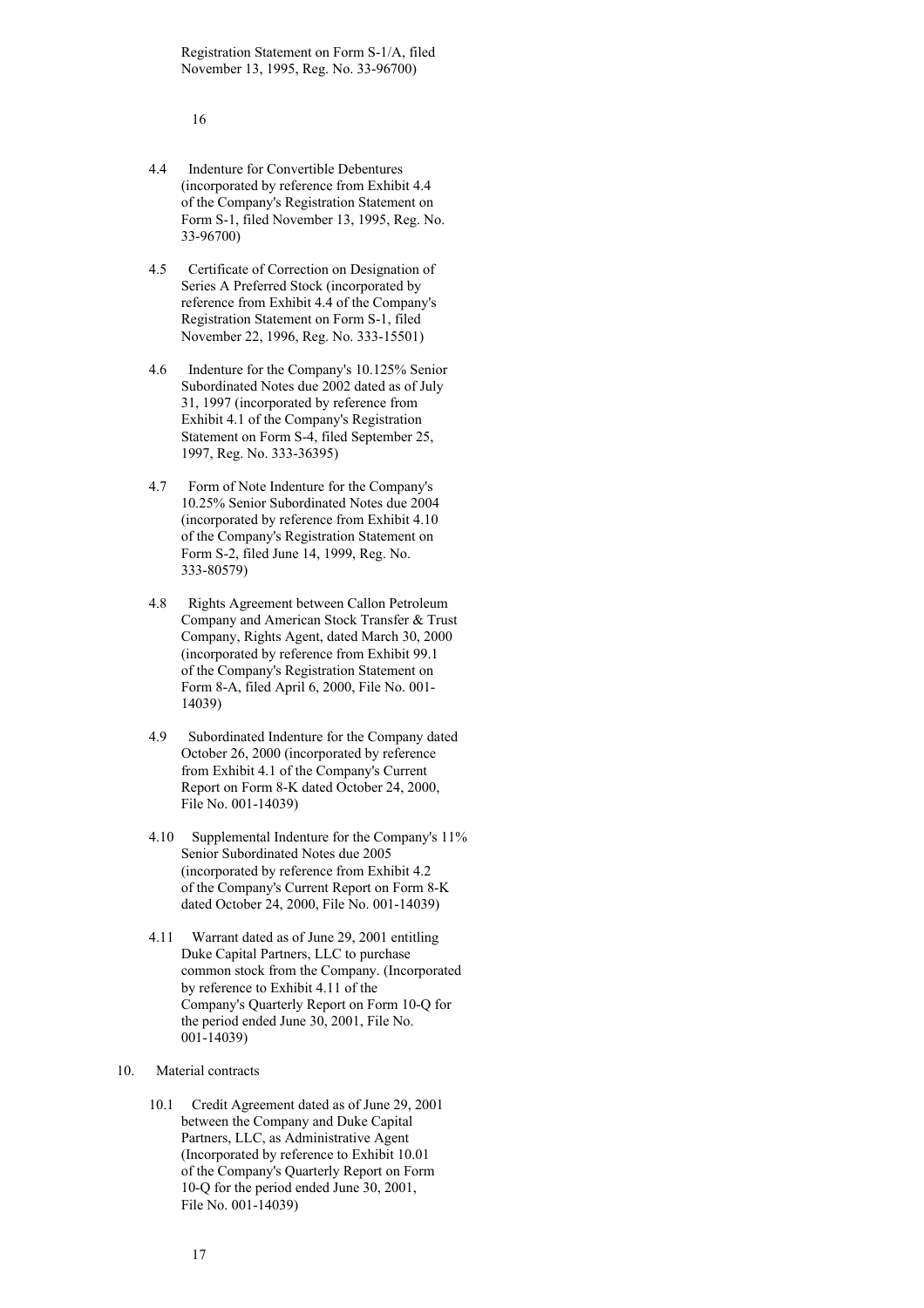- 10.2 Second Amendment to Credit Agreement by and among the Company and First Union National Bank, as Administrative Agent, effective as of June 29, 2001 (Incorporated by reference to Exhibit 10.01 of the Company's Quarterly Report on Form 10-Q for the period ended June 30, 2001, File No. 001-14039)
- 10.3 Conveyance of Overriding Royalty Interest from the Company to Duke Capital Partners, LLC, dated June 29, 2001 (Incorporated by reference to Exhibit 10.03 of the Company's Quarterly Report on Form 10-Q for the period ended June 30, 2001, File No. 001-14039)
- 11. Statement re computation of per share earnings\*
- 15. Letter re unaudited interim financial information\*
- 18. Letter re change in accounting principles\*
- 19. Report furnished to security holders\*
- 22. Published report regarding matters submitted to vote of security holders\*
- 23. Consents of experts and counsel\*
- 24. Power of attorney\*
- 99. Additional exhibits\*

## \*Inapplicable to this filing

(b) Reports on Form 8-K

Current Report dated July 5, 2001, reporting Item 5. Other Events

#### 18

### SIGNATURES

Pursuant to the requirements of the Securities Exchange Act of 1934, the Registrant has duly caused this report to be signed on its behalf by the undersigned thereunto duly authorized.

## CALLON PETROLEUM COMPANY

Date: November 9, 2001 By:/s/ John S. Weatherly

---------------- ---------------------- John S. Weatherly, Senior Vice President and Chief Financial Officer (on behalf of the registrant and as the principal financial officer)

Exhibits Index - --------------

2. Plan of acquisition, reorganization, arrangement, liquidation or succession\*

19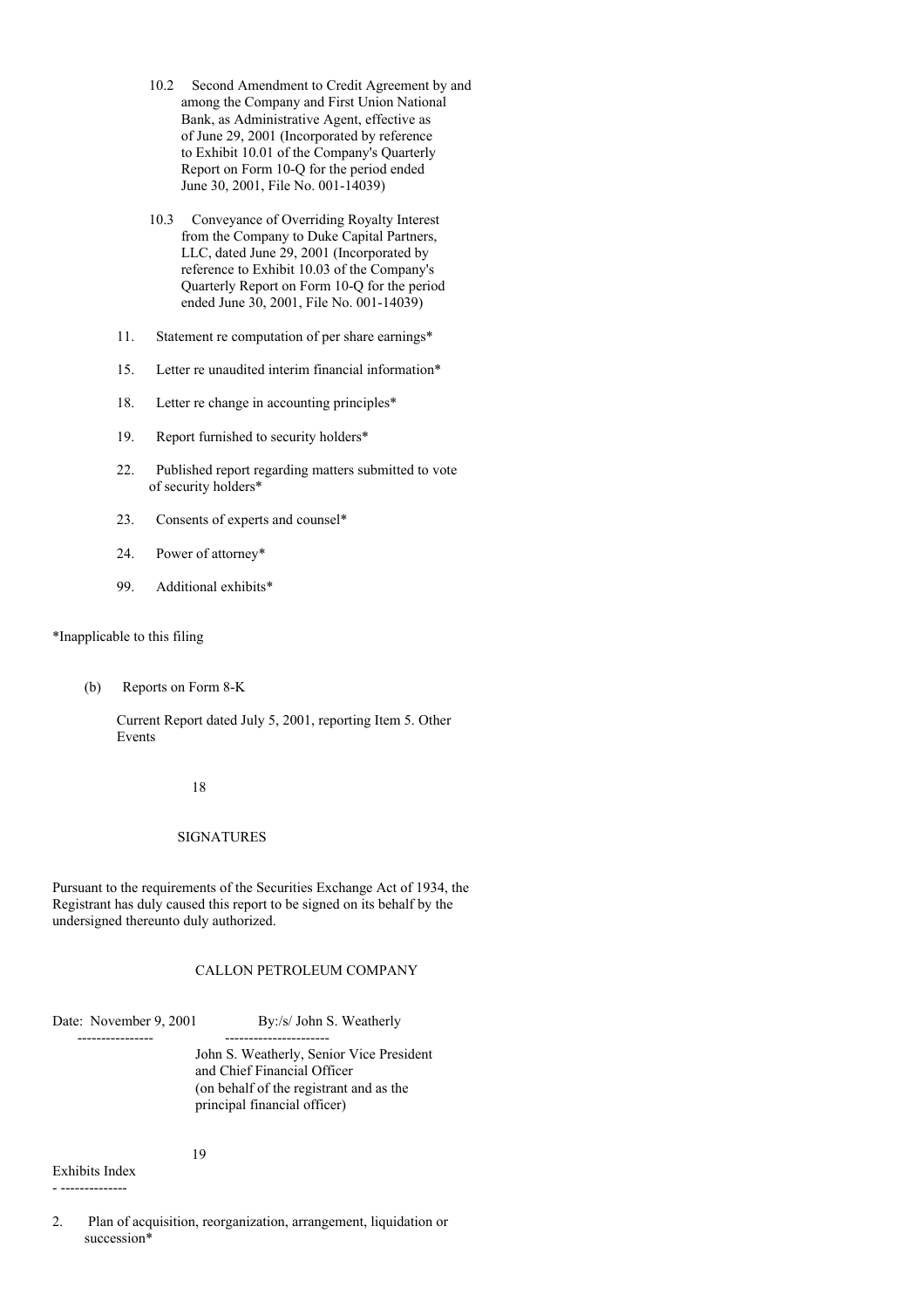- 3. Articles of Incorporation and By-Laws
	- 3.1 Certificate of Incorporation of the Company, as amended (incorporated by reference from Exhibit 3.1 of the Company's Registration Statement on Form S-4, filed August 4, 1994, Reg. No. 33-82408)
	- 3.2 Certificate of Merger of Callon Consolidated Partners, L. P with and into the Company dated September 16, 1994 (incorporated by reference from Exhibit 3.2 of the Company's Annual Report on Form 10-K for the period ended December 31, 1994, File No. 000-25192)
	- 3.3 Bylaws of the Company (incorporated by reference from Exhibit 3.2 of the Company's Registration Statement on Form S-4, filed August 4, 1994, Reg. No. 33-82408)
- 4. Instruments defining the rights of security holders, including indentures
	- 4.1 Specimen stock certificate (incorporated by reference from Exhibit 4.1 of the Company's Registration Statement on Form S-4, filed August 4, 1994, Reg. No. 33-82408)
	- 4.2 Specimen Preferred Stock Certificate (incorporated by reference from Exhibit 4.2 of the Company's Registration Statement on Form S-1, Reg. No. 33-96700)
	- 4.3 Designation for Convertible Exchangeable Preferred Stock, Series A (incorporated by reference from Exhibit 4.3 of the Company's Registration Statement on Form S-1/A, filed November 13, 1995, Reg. No. 33-96700)
	- 4.4 Indenture for Convertible Debentures (incorporated by reference from Exhibit 4.4 of the Company's Registration Statement on Form S-1, filed November 13, 1995, Reg. No. 33-96700)
	- 4.5 Certificate of Correction on Designation of Series A Preferred Stock (incorporated by reference from Exhibit 4.4 of the Company's Registration Statement on Form S-1, filed November 22, 1996, Reg. No. 333-15501)
	- 4.6 Indenture for the Company's 10.125% Senior Subordinated Notes due 2002 dated as of July 31, 1997 (incorporated by reference from
		- 1

Exhibit 4.1 of the Company's Registration Statement on Form S-4, filed September 25, 1997, Reg. No. 333-36395)

- 4.7 Form of Note Indenture for the Company's 10.25% Senior Subordinated Notes due 2004 (incorporated by reference from Exhibit 4.10 of the Company's Registration Statement on Form S-2, filed June 14, 1999, Reg. No. 333-80579)
- 4.8 Rights Agreement between Callon Petroleum Company and American Stock Transfer & Trust Company, Rights Agent, dated March 30, 2000 (incorporated by reference from Exhibit 99.1 of the Company's Registration Statement on Form 8-A, filed April 6, 2000, File No. 001-14039)
- 4.9 Subordinated Indenture for the Company dated October 26, 2000 (incorporated by reference from Exhibit 4.1 of the Company's Current Report on Form 8-K dated October 24, 2000, File No. 001-14039)
- 4.10 Supplemental Indenture for the Company's 11% Senior Subordinated Notes due 2005 (incorporated by reference from Exhibit 4.2 of the Company's Current Report on Form 8-K dated